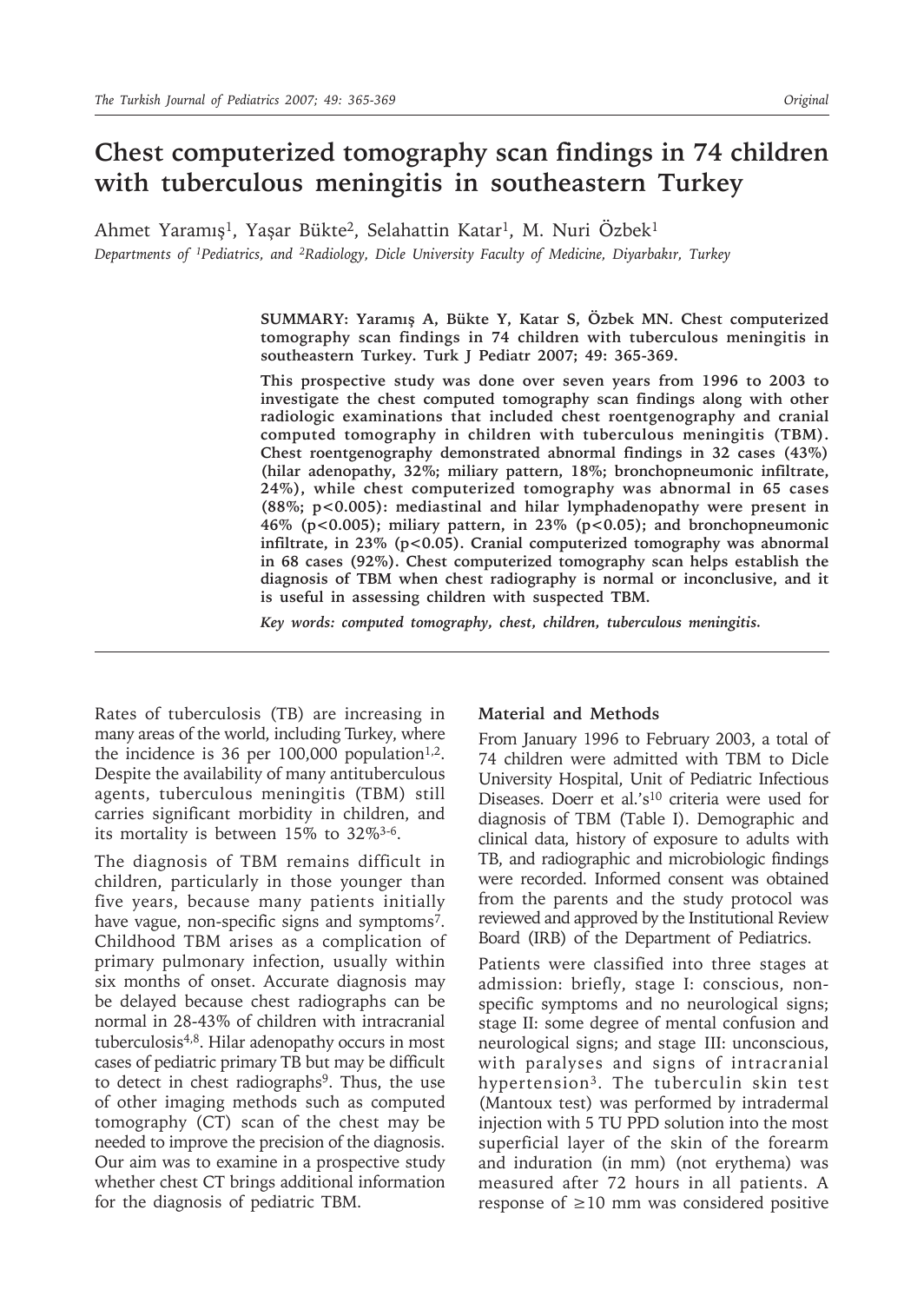### **Table I.** Case Definition of CNS TB by Microbiologic or Clinical Criteria

Microbiologic case definition. One of the following:

- 1. Isolation of *Mycobacterium tuberculosis* from CSF.
- 2. Abnormal neurologic signs and symptoms, CSF, or cranial CT or MRI consistent with CNS TB, and isolation of *Mycobacterium tuberculosis* from any site.

Clinical case definition. Abnormal neurologic signs and/or symptoms, and more than two of the following:

- 1. Discovery of adult source case with contagious TB who had significant contact with child. 2. Presence of Mantoux (5 TU) skin test reaction ≥10 mm of induration, or ≥5 mm of induration if
- child had close contact with infected adult\*.
- 3. CSF abnormalities without evidence of other infectious cause.
- 4. Abnormalities on cranial CT or MRI consistent with CNS TB.

\* ≥15 mm of induration was considered positive for children with BCG (BCG is in the routine immunization program of Turkey). CSF: Cerebrospinal fluid, CT: Computerized tomography, MRI: Magnetic resonance imaging, CNS: Central nervous system, TB: Tuberculosis, TU: tuberculin unit.

for children without Bacille Calmette-Guérin (BCG) immunization, and  $\geq 15$  mm if the patient had received BCG immunization. BCG vaccination status was determined by the observation of scar formation. An epidemiologic linked source case was defined as contact with an active TB contagious person within the previous 24 months. Human immunodeficiency virus (HIV) infection was suspected in seven patients and tested by ELISA method. Chest radiograph, chest CT, and cranial CT were performed in all patients within 10 days after the admission. CT scanning of the chest and cranium were performed with a conventional scanner (Toshiba-Xvision spiral CT scanner, Japan). The criterion of mediastinal tuberculous lymphadenitis on contrast enhanced CT scans was accepted as the characteristic appearance consisting of central areas of low attenuation associated with peripheral rim enhancement and obliteration of surrounding perinodal fat<sup>11</sup>. Cerebrospinal fluid (CSF) as well as gastric aspirate and sputum specimens were obtained for acid-fast bacilli (AFB) stain and culture, following standard methods for collection and processing of the samples. Early-morning gastric aspirates were obtained in patients who were unconscious or too young to expectorate. A nasogastric tube was placed before awakening on three consecutive mornings and gastric secretions were obtained by lavage with 10 to 20 ml of distilled water. Cultures and susceptibility testing were performed using Lowenstein-Jensen medium and the Bactec radiometric system. Specimens were stained by the Ziehl-Neelsen method. Complete blood cell count, serum alanine and aspartate transaminase, uric acid, creatinine, blood urea nitrogen, and bilirubin levels were determined at the time of diagnosis in all patients.

Statistical analysis was done by "significance test between two percentages for dependent groups". Probability of error was  $q = 0.05$ .

## **Results**

The age of the patients  $(n=74)$  ranged from 5 months to 15 years (mean 4.3 years); 51 (69%) were younger than five years and 34 (46%) younger than two years. Thirty-nine (53%) were boys. The majority of patients were admitted in stage II (38%) and III (51%) of the disease. Twenty patients (27%) had malnutrition; none had HIV infection. A family history of TB was encountered in 52 patients (70%). Only 18 patients (24%) had a positive tuberculin skin test result at admission. Only 8 patients (11%) had a history of single BCG vaccination, and all of these patients had single BCG scar. The vaccination times in these patients were longer than five years before admission time. Fever was reported in 65 (88%), nuchal rigidity in 58 (78%), altered consciousness in 47 (64%) and seizures in 37 (50%) patients (Table II). None had received antituberculosis treatment before.

**Table II.** Symptoms and Signs at Presentation

| $N = 74$               | $\%$ |  |
|------------------------|------|--|
| Fever                  | 88   |  |
| Vomiting               | 83   |  |
| Nuchal rigidity        | 78   |  |
| Altered consciousness  | 64   |  |
| Headaches              | 53   |  |
| Seizures               | 50   |  |
| Loss of appetite       | 47   |  |
| Changes in personality | 46   |  |
| Weight loss            | 41   |  |
| Irritability           | 32   |  |
| Cranial nerve paresis  | 29   |  |
| Cough                  | 23   |  |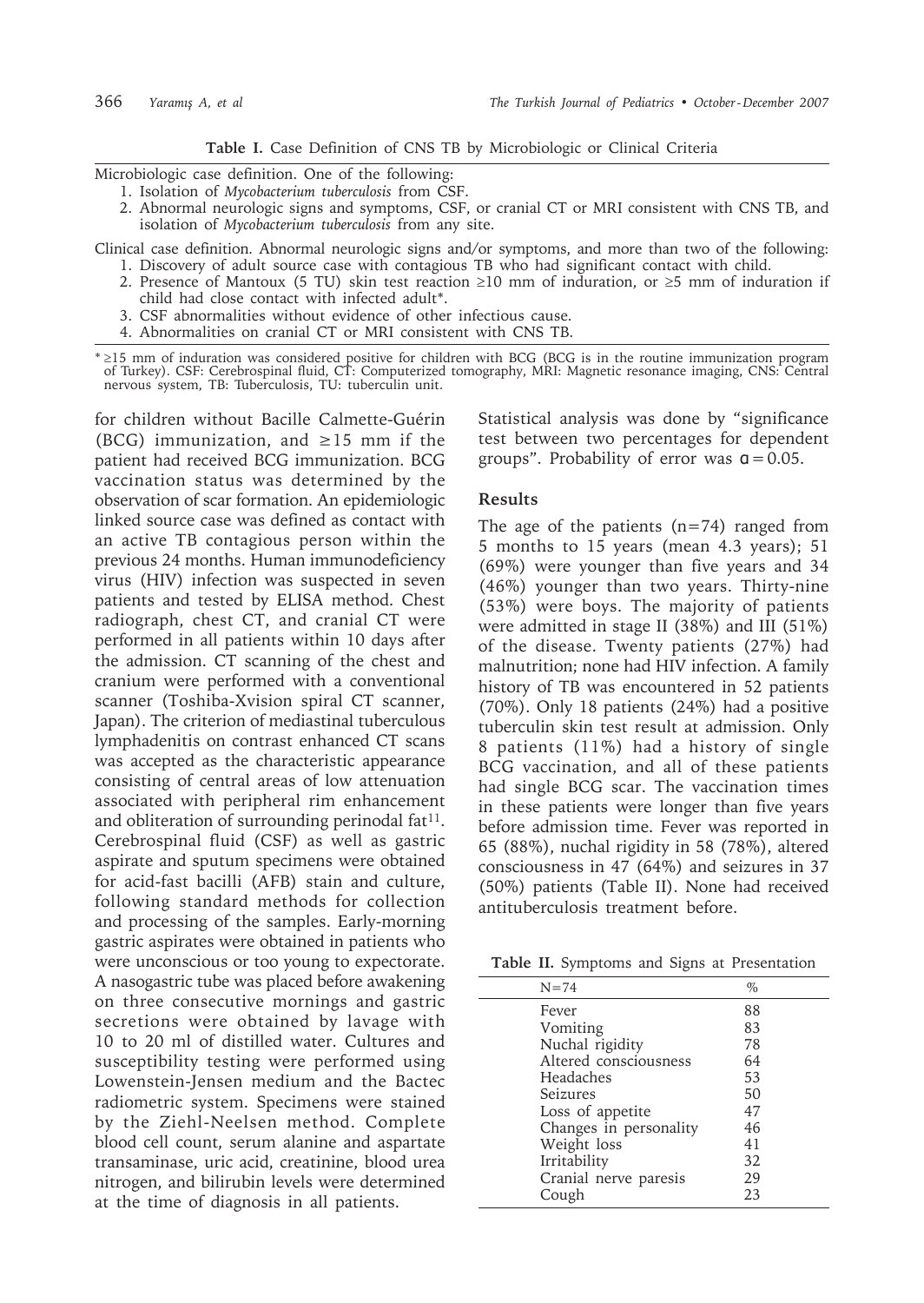Mycobacterium tuberculosis grew in 14 of the 74 (19%) CSF samples. Only 5/74 patients (7%) had a CSF smear positive for AFB. Serum sodium concentration of 132 mmol/L or less without evidence of hemodilution suggested inappropriate antidiuretic hormone secretion in 41 patients (55%). Lumbar puncture was performed in all patients: CSF results were compatible with TBM (i.e., predominance of lymphocytes with elevated protein and reduced glucose concentrations) in 64 (86%) cases.

Patients were treated with a 12-month regimen, initially with isoniazid, rifampin, pyrazinamide,

patients with bronchopneumonic infiltrate had segmental (n: 2) or lobar (n: 4) consolidation. In 13 (18%) cases, lymphadenopathy was seen with concomitant parenchymal lesions. Bilateral pleural thickening with loculated effusion was seen in 1 patient. Lesions not observed on chest radiographs but detected on CT scans were mediastinal or hilar lymphadenopathy (n=10 cases), parenchymal lesions ( $n=5$  cases), miliary infiltrates ( $n=4$ ), and cavitation  $(n=1)$ . In addition, calcifications or necrosis within the enlarged nodes was seen on the CT scan but not on X-rays of 5 cases (7%) (p<0.05) (Table III).

**Table III.** Chest Radiography and CT Scan Findings in all Patients at Admission

| Findings                                             | Chest radiography |      |          | Chest CT |         |
|------------------------------------------------------|-------------------|------|----------|----------|---------|
|                                                      | $n = 74$          | $\%$ | $n = 74$ | $\%$     | P value |
| Hilar-mediastinal lymphadenopathy                    | 24                | 32   | 34       | 46       | < .005  |
| Miliary pattern                                      | 13                | 18   | 17       | 23       | $-.05$  |
| Bronchopneumonic infiltrate                          | 18                | 24   | 23       | 31       | $-.05$  |
| Cavitation                                           |                   |      |          |          | > .05   |
| Calcifications or necrosis within the enlarged nodes | 0                 |      |          |          | $-.05$  |
| Minimal pleural effusion with thickening             |                   |      |          |          | > .05   |

and streptomycin, and with two drugs (isoniazid and rifampin) after two months. Prednisolone 2 mg/kg/day was given for one month and then gradually tapered. One patient with multiple tuberculomata responded to anti-TB medications, but the duration of treatment was extended to 26 months until complete regression of the lesions.

## *Imaging Results*

Abnormal chest X-ray was noted in 32 (43%) cases, with a variety of findings including hilar adenopathy (32%), bronchopneumonic infiltrate (24%), miliary pattern (18%), and, in one case, cavitation. Miliary infiltrates tended to occur in very young children (median age 31 months; range: 7 months - 6 years) while consolidation tended to occur over all ages.

On the other hand, abnormal chest CT was noted in 65 (88%) cases, with a variety of abnormalities including mediastinal and hilar lymphadenopathy (46%), bronchopneumonic infiltrate (23%), and miliary pattern (23%). The right paratracheal, tracheobronchial, and subcarinal nodes were involved in 20 (27%) patients, left hilar nodes in 6 (8%) patients, and bilateral hilar nodes in 8 (11%) patients. Six (8%)

Cranial CT was abnormal in all cases: 68 (92%) had hydrocephalus, 27% basilar meningitis, 17% infarction, and 1 case, multiple tuberculomata of the brain.

## **Discussion**

Diyarbakır, a province of southeastern Turkey, has consistently high TB and TBM rates among children. Our hospital is the main pediatric referral hospital for the region and admitted 332 children with TBM between August 1988 and July 200212-15. As the current series illustrates, TBM presents with various nonspecific symptoms in children: coughing, weight loss, headache, and night sweats were common in patients above five years, while fever, irritability, loss of appetite, vomiting, changes in consciousness, seizures and cranial nerve paresis were frequent in those younger than five years. Accurate evaluation of pulmonary disease is important in such children because it may suggest the diagnosis of TBM in the absence of specific symptoms and signs, and affect clinical approach and management. Although the value of chest CT has been extensively investigated in adults with postprimary TB<sup>16,17</sup>, to our knowledge,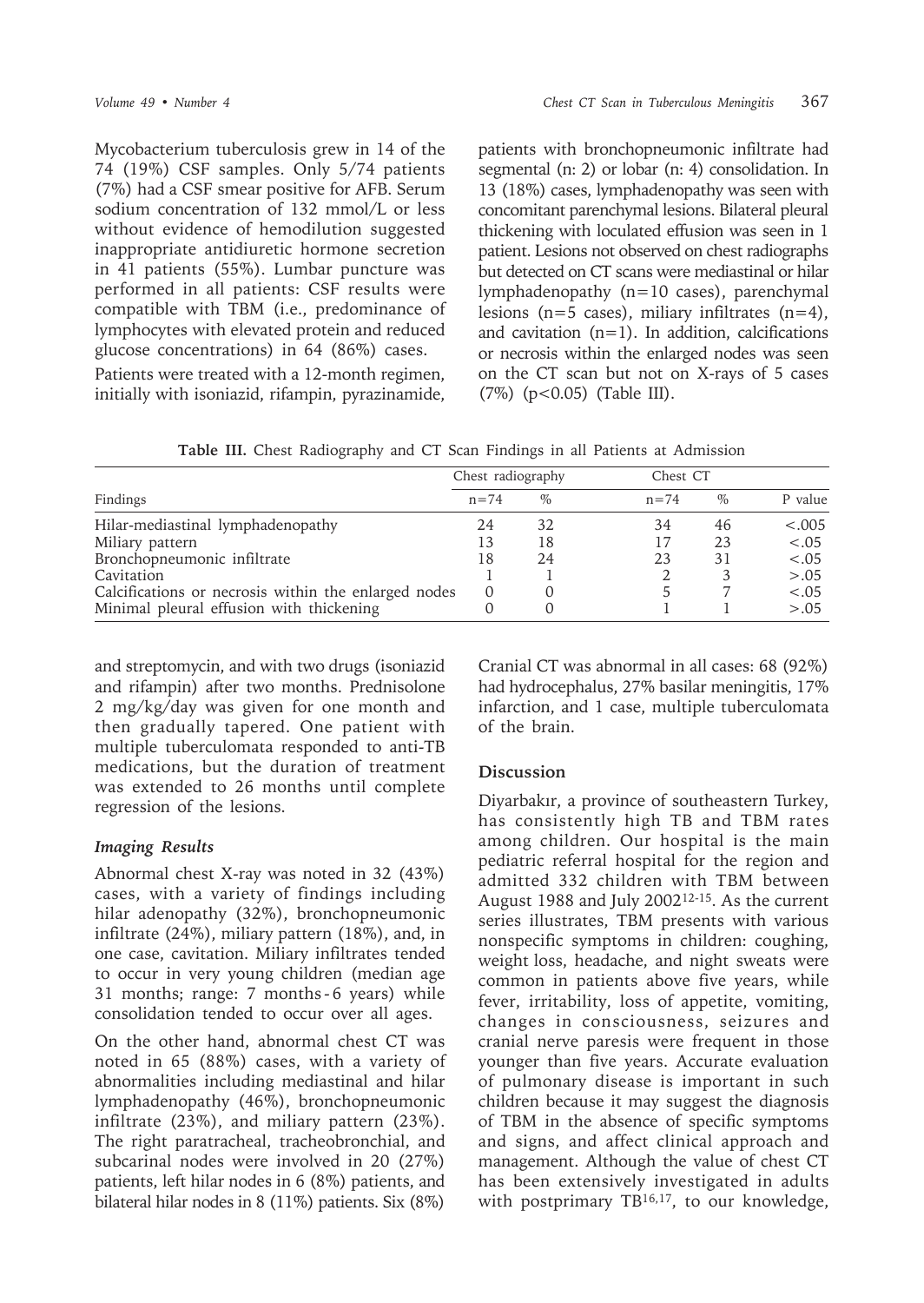it has not been discussed in children with central nervous system (CNS) tuberculosis. Chest CT scan detected paratracheal nodes in 70-88% of children with primary pulmonary TB18,19. It showed lymphadenopathy in up to 60% of children with pulmonary TB and normal radiographs<sup>20</sup>. Kim et al.<sup>21</sup> reported on 41 children with confirmed pulmonary TB in whom chest radiograms failed to reveal lymphadenopathy and parenchymal abnormality, which were detected by CT scan in 21% and 35%, respectively. In our previous study of 214 patients with TBM, we observed abnormal chest X-ray findings in 187 (87%), consisting of hilar adenopathy (33%), parenchymal infiltration (33%), miliary pattern (20%) and pleural effusions  $(1\%)^{12}$ . CT is more sensitive for the detection of enlarged lymph nodes and lung lesions such as endobronchial disease, early cavitation, and bronchiectasis following pulmonary TB when chest radiographs are normal or unhelpful. Our current study showed that up to 27% of cases with normal radiographs had abnormalities on chest CT, pointing to the value of this method in diagnosing TB. Miliary pattern and cavitation in the chest CT scan were noted in 17 (23%) and 2 (3%) cases, respectively. Miliary TB is one of the most severe manifestations of TB, commonly encountered in the young child $22,23$ . Cavitation is rare in young children but more common in developing countries<sup>24</sup>. In chest CT scan images, hilar and mediastinal nodes present a central hypodense area corresponding to caseation necrosis and rim enhancement after contrast medium administration. This feature suggests the diagnosis but has also been described in lymphoma, metastasis and other infections<sup>21,25,26</sup>. The prevalence of lymphadenopathy in TB infection is highest in children less than three years of age: this is reflected in our patient group with a median age of 21.5 months27,28.

Pathological changes in cranial TB are arteritis, infarction, hemorrhage, and hydrocephalus<sup>29,30</sup>. Communicating hydrocephalus in CNS TB usually is caused by blockage of the basilar cistern with thick tuberculous exudates in the acute stage and adhesive leptomeningitis in the chronic stage of disease<sup>31</sup>. In some cases, blockage and dilatation of the fourth ventricle can produce structural hydrocephalus. In this study, cranial CT was abnormal in all

cases examined, with hydrocephalus being the most common finding. Waecker and Connor32 described 30 children with TBM, all less than six years of age, in whom 100% had hydrocephalus at presentation. In another study in Turkey, hydrocephalus was present in 98% of 52 children with TBM33. While hydrocephalus or basilar meningitis suggests TBM especially in endemic areas, the demonstration of pulmonary involvement brings further contribution to this diagnosis.

Early diagnosis and treatment are essential to prevent morbidity and mortality in TBM. The use of chest CT scan may improve the precision of the diagnosis.

## **Acknowledgements**

We thank Dr. Bulent Kara, Kocaeli University Faculty of Medicine, Department of Pediatrics, for statistical analyses in this study.

#### **REFERENCES**

- 1. World Health Organization. Global Tuberculosis Control. WHO Report 2003. Switzerland: WHO/CDC/ TUBERCULOSIS/2003.316, Geneva, 2003.
- 2. Özkara Ş, Kılıçaslan Z, Öztürk F, et al. Tuberculosis in Turkey. Torax Dergisi 2002; 3: 178-187.
- 3. Lincoln EM, Sabato VR, Davies PA. Tuberculous meningitis in children. J Pediatr 1960; 57: 807-823.
- 4. Idriss ZH, Sinno AA, Kronfol NM. Tuberculous meningitis in childhood. Am J Dis Child 1976; 130: 364.
- 5. Kennedy DH, Fallon RJ. Tuberculous meningitis. JAMA 1979; 241: 264-268.
- 6. Sumaya CV, Simek M, Smith MH, et al. Tuberculous meningitis in children during the isoniazid era. J Pediatr 1975; 87: 43-49.
- 7. Starke JR, Taylor Watts KT. Tuberculosis in the pediatric population of Houston, Texas. Pediatrics 1989; 84: 28-35.
- 8. Zarabi M, Sane S, Girdany B. The chest roentgenogram in the early diagnosis of tuberculous meningitis in children. Am J Dis Child 1971; 121: 389.
- 9. McAdams HP, Erasmus J, Winter J. Radiologic manifestations of pulmonary tuberculosis. Radiol Clin North Am 1995; 33: 655-678.
- 10. Doerr CA, Starke JR, Ong LT. Clinical and public health aspect of tuberculous meningitis in children. J Pediatr 1995; 127: 27-33.
- 11. Leung AN. Pulmonary tuberculosis: the essentials. Radiology 1999; 210: 307-322.
- 12. Yaramis A, Gurkan F, Elevli M, et al. Central nervous system tuberculosis in children: a review of 214 cases. Pediatrics 1998; 102: e49.
- 13. Yaramis A, Tekes S, Bilici M. Diagnostic performance of amplified Mycobacterium tuberculosis direct test in the cerebrospinal fluid of children with tuberculosis meningitis. Pediatrics 2000; 106: 162.